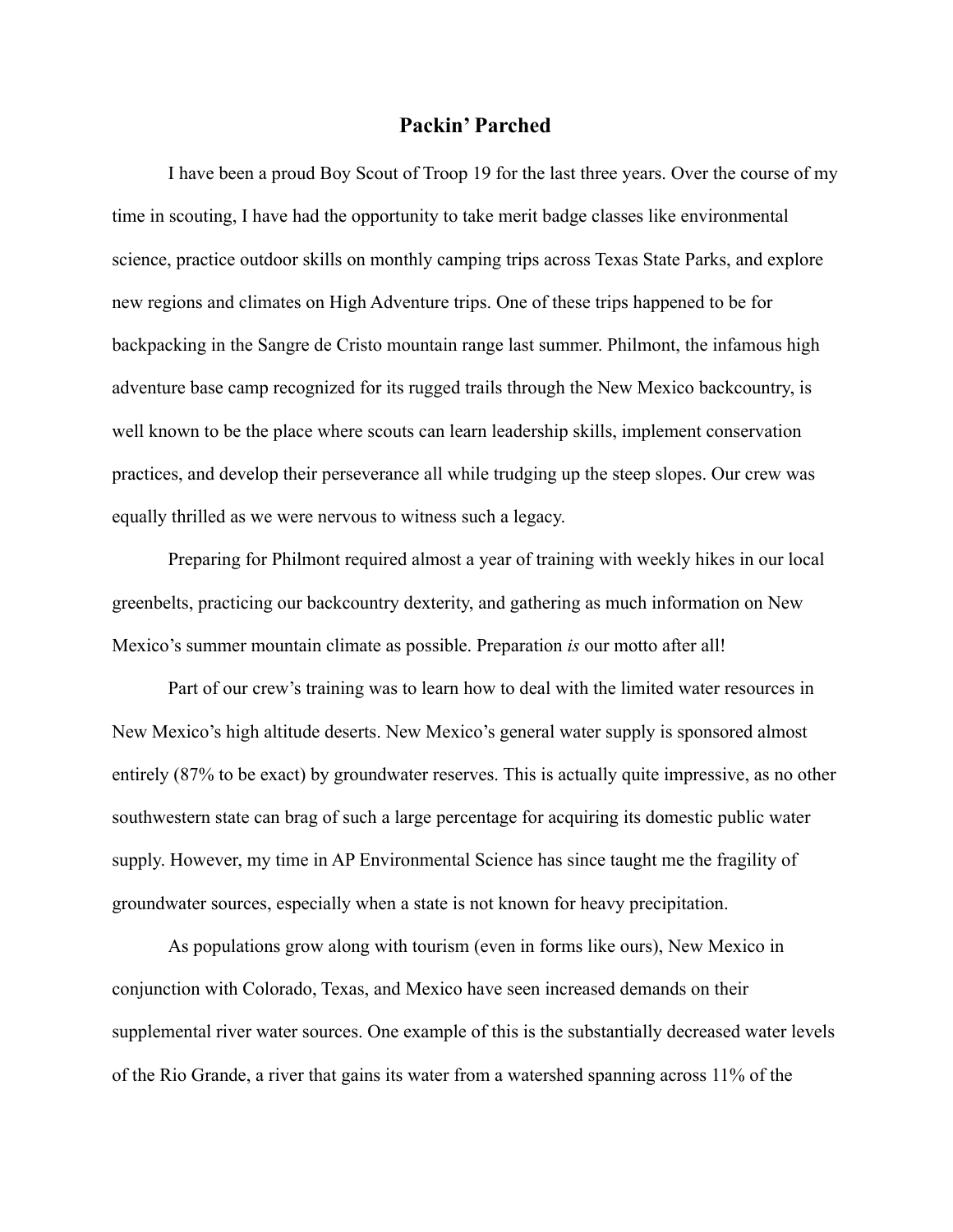United States, much of that being drought-prone land. The river's survival has been a concern for many decades but was especially poignant as irrigation diversions and dam demands caused the river to dry up before its end destination of the Gulf of Mexico for the first time in 2001. New Mexico also happens to draw from the Colorado River basin, but the demand for water has long exceeded the available supply for almost two decades.

Knowing some of this and learning more during our trek and in the months afterward, it became obvious that water conservation would be critical, even if we were up in the mountains and during the time of year dubbed monsoon season. Monsoon season is an ongoing joke for Philmont veterans and a source of nightmares for rookies like ourselves. While most of my crew was terrified of the daily thunderstorms bringing hail, cold weather, and lightning strikes fear never clouded my mind as we pulled ourselves up those peaks on the windy, rain-soaked afternoons of early July. I was thrilled for the chance of a great story. Little did I know, those daily floods on the slopes of the Sangre de Cristo were what kept all crews going. We needed water. If living off the land taught us one thing, it was that.

In fact, in the days to come I was surprised at the energy we spent chasing, collecting, carrying, and purifying water. On the first day out in the backcountry, our instructor, who was with us for the first three days to show us the ropes, brought me out to collect water from that camping spot's water source for the night… an open cow trough. The metal bathtub had plants growing in and around the edge and water bugs skitting across the surface. Being "mostly clear" was the best thing you could say about it. However, clarity doesn't mean pollutant-free, so we took all precautions necessary to keep out those pesky coliform bacteria.

Those days, the crew learned to be grateful for what we could find because we never knew where we'd be drinking from next. Some days were rushing rivers, where we could count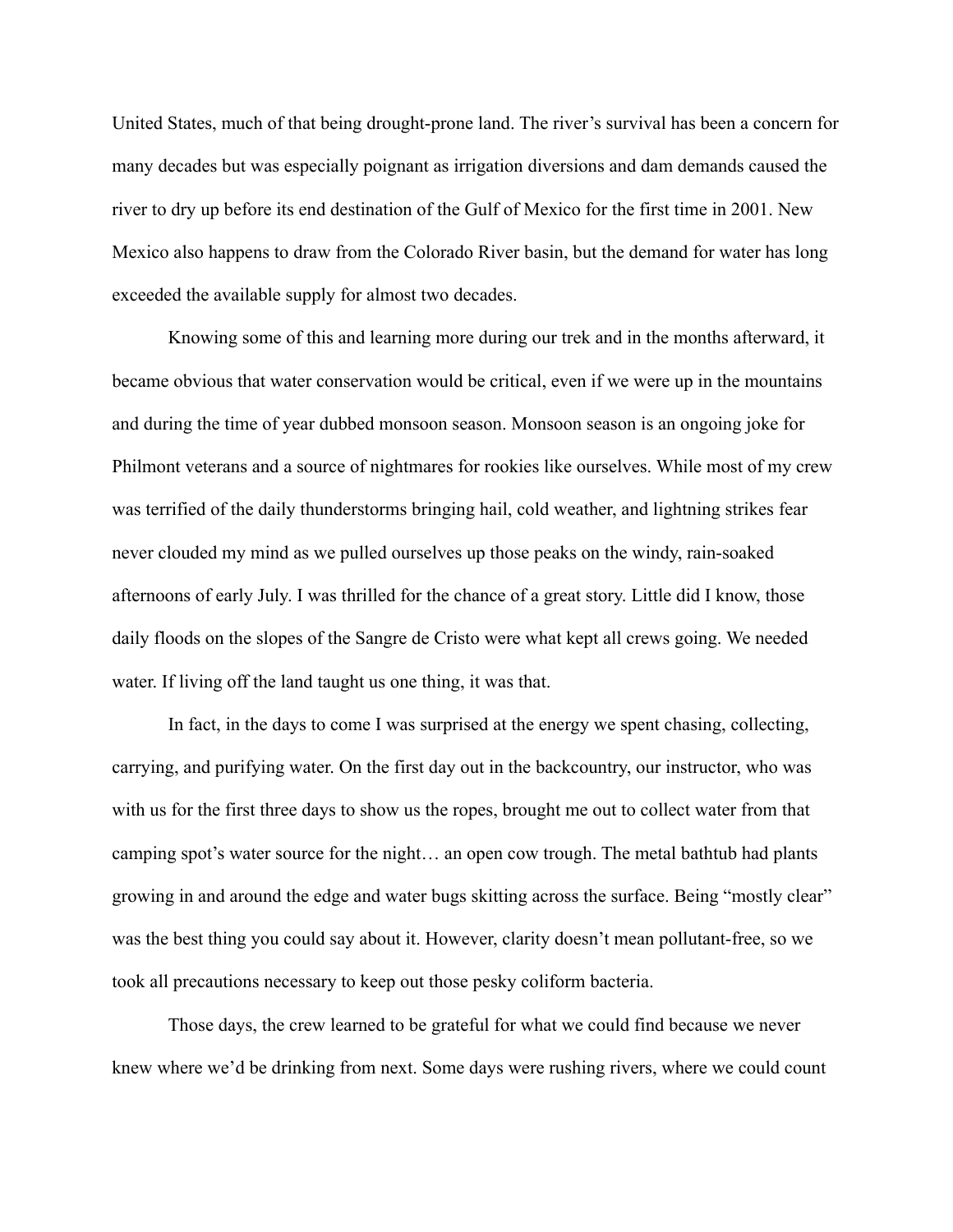on cleaner water because bank-growing plant life would do most of the filtering for us and some days were puddles. Either way, all we would need were some chlorine tablets. This, along with our beloved sawyer squeezes, became our favorite method of purification, simply because of the efficiency. Some days we would boil water if we were to use it for cooking or cleaning. On special occasions, we might even yank out the two-gallon gravity filter from the bottom of our packs.

Though one can practically count on the mountains receiving rain every day from late June to early August, the summer mountain climate is arid and water supplies fast dry up fast when you're that close to the sun. For this reason, the phrase "conserve like you mean it" was just as important as camp specialty "hydrate or diedrate". We were taught to practice water conservation in all sorts of ways. One of these ways meant being comfortable with the stink. Only wipe baths allowed! We also brought biodegradable soap for dishwashing. Camps suds are safer for the environment because they don't leach into the groundwater, so we didn't need to worry about contaminating sources downstream and inhibiting organisms living in the aquatic environment.

One of my most vivid memories, was on our second to last day when our water source happened to be a brown, standstill cow pond that was clearly heavily polluted by runoff sewage from the nearby cattle ranches that Philmont is also known for. There was even a cattle skeleton nearby to prove it. We had to be so careful with which bottles we dipped into the water source, making extra sure to bleed the threads so that our lips and skin would never touch the pond water. We took every precaution and still the water smelled, so we plugged our noses as we tipped the water back down our throats and ate a dry dinner.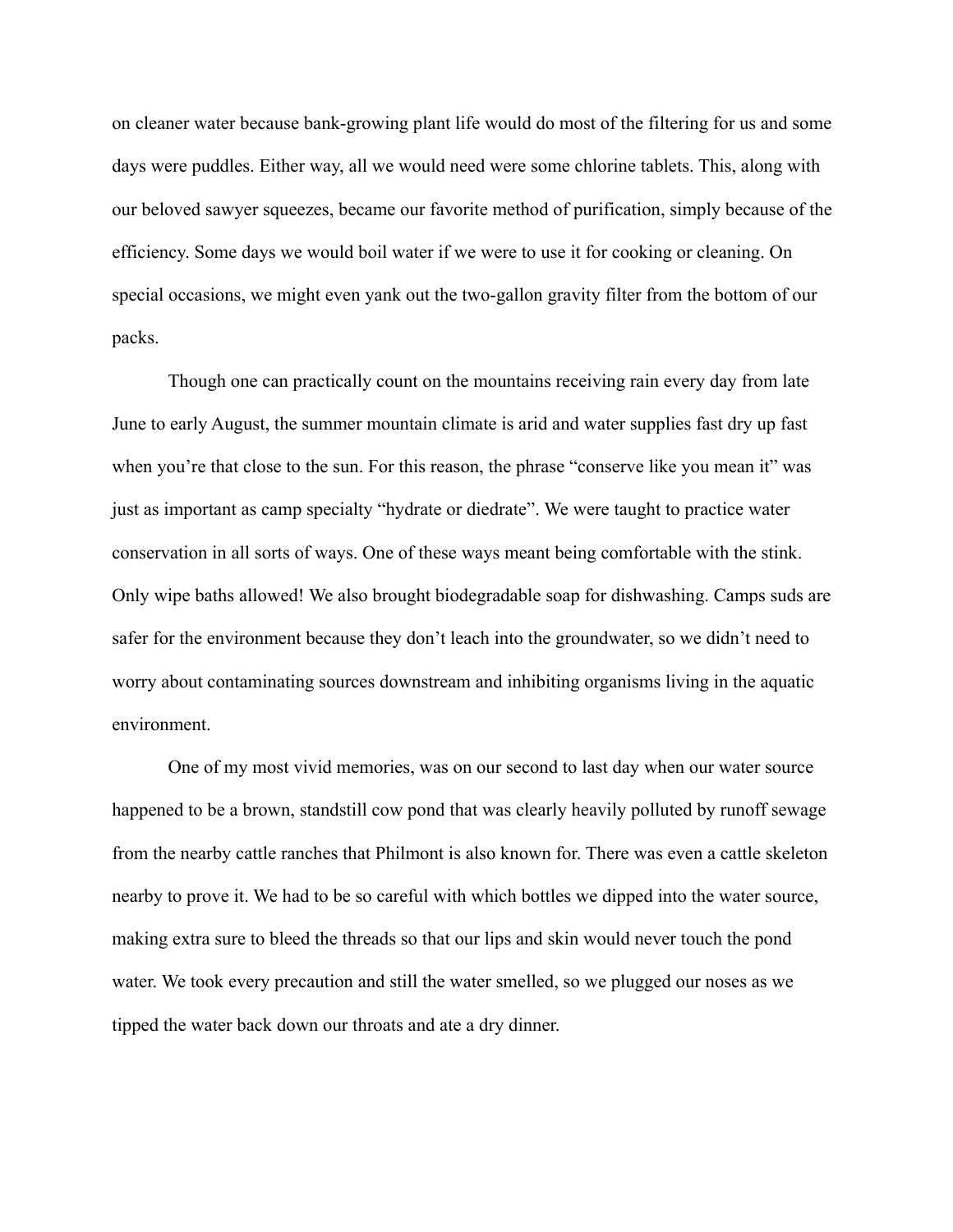Seeing varied water sources made me further appreciate the clean water we have so readily available in our cities. A great deal of work goes into daily water purification to fuel our taps and faucets with clean, safe drinking water. To think that mal-consumption and misinformation can lead to wasted resources is a problem needing to be solved. More pressing to me is that some communities can't rely on easy access and their daily chase for water is much more real than the one we faced in the mountains.

Since being back in Austin, I have had an increased interest in our local water source, the Edward's Aquifer, and it has spurred me onto taking related AP coursework and joining the Travis Audubon Society's Young Women in Conservation once again for their 2021-2022 water-themed program. Though I might have once turned up my nose at devoting a life to water treatment, not because of a lack of respect but because of ignorance, I now find it fascinating, and learning more has only affirmed my goal to pursue a future in Environmental Engineering next year in university. I strongly believe that educating young students about the vulnerability of one's local water resource is immensely vital for a sustainable future because habits can chance to keep our ground and surface water safe for generations to come and the organisms that depend on it.

Samantha Cooke Ann Richards School, Class of 2022 Eagle Scout To-Be